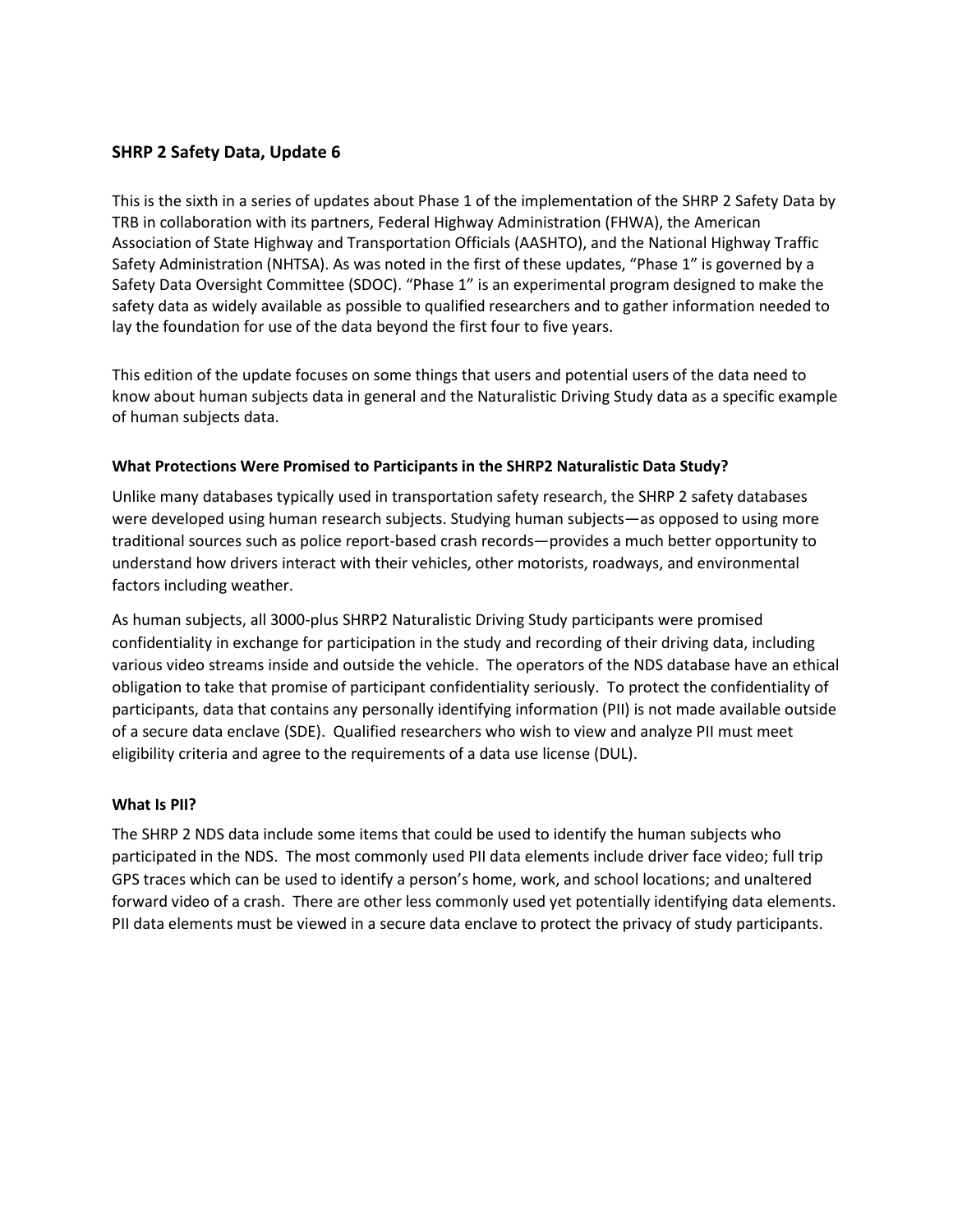#### **What is a Secure Data Enclave?**

A secure data enclave (SDE) is a physically isolated environment (which can co-located with the data or remote) in which carefully controlled access to restricted data can be provided to qualified researchers. A physical SDE is a room or set of rooms which meets a set of security rules so that restricted data cannot be taken out of the room or copied. A remote (or virtual) SDE accomplishes this same level of security via electronic and physical means. There is currently one physical Secure Data Enclave available in which PII from the Naturalistic Driving Study can be used. That SDE is at the Virginia Tech Transportation Institute (VTTI) in Blacksburg, Virginia. However, the Transportation Research Board and VTTI are now working with the Turner-Fairbank Highway Research Laboratory outside Washington, DC to develop and pilot test a remote secure data enclave. That remote SDE, if successful, could be the model for other remote secure enclaves in the future, subject to availability of funding.

Use of any secure data enclave is subject to certain restrictions and scheduling constraints. The cost of secure data enclave use may be recovered from data licensees.

## **What is a Certificate of Confidentiality?**

Research subjects who participated in the SHRP2 NDS are protected by a Certificate of Confidentiality issued by the Department of Health and Human Services (HHS) in accordance with the provisions of section 301(d) of the Public Health Service Act (42 U.S. C., 241(d)). All data licensees are considered to be a cooperating agency under the terms of the Confidentiality Certificate; as such, all Data Licensees, Principal Investigators, and Research Staff are required to protect the privacy of the individuals who are the subjects of SHRP2 NDS by withholding their identifying characteristics from all persons who are not signatories to a data use license. Identifying characteristics" are considered to include those data defined as PII under the terms of the data use license.

#### **What is an IRB?**

An institutional review board (IRB), also known as an independent ethics committee (IEC), ethical review board (ERB) or research ethics board (REB), is a committee that has been formally designated to approve, monitor, and review research involving humans. In the case of the NDS, VTTI manages the review and approval process for new and amended data use licenses under authority granted by the Virginia Tech IRB and the Transportation Research Board. The National Academies of Sciences (NAS) IRB is also involved; this IRB does not review individual data use licenses, but does periodically review the process used to approve licenses to make sure that human subjects are protected. Finally, each data licensee needs to gain approval from the IRB (or equivalent in the case of non-US licensees) that governs human subject research for their institution.

#### **What Are Original Data and De-Identified Summary Data?**

The SHRP 2 NDS data include both original data (collected directly from the participant at enrollment, about the vehicle at installation, from each trip as the driver conducted normal daily driving, and about crashes via post-crash interviews) and de-identified summary data. The research protocol that was negotiated between the Transportation Research Board and the Institutional Review Boards states that